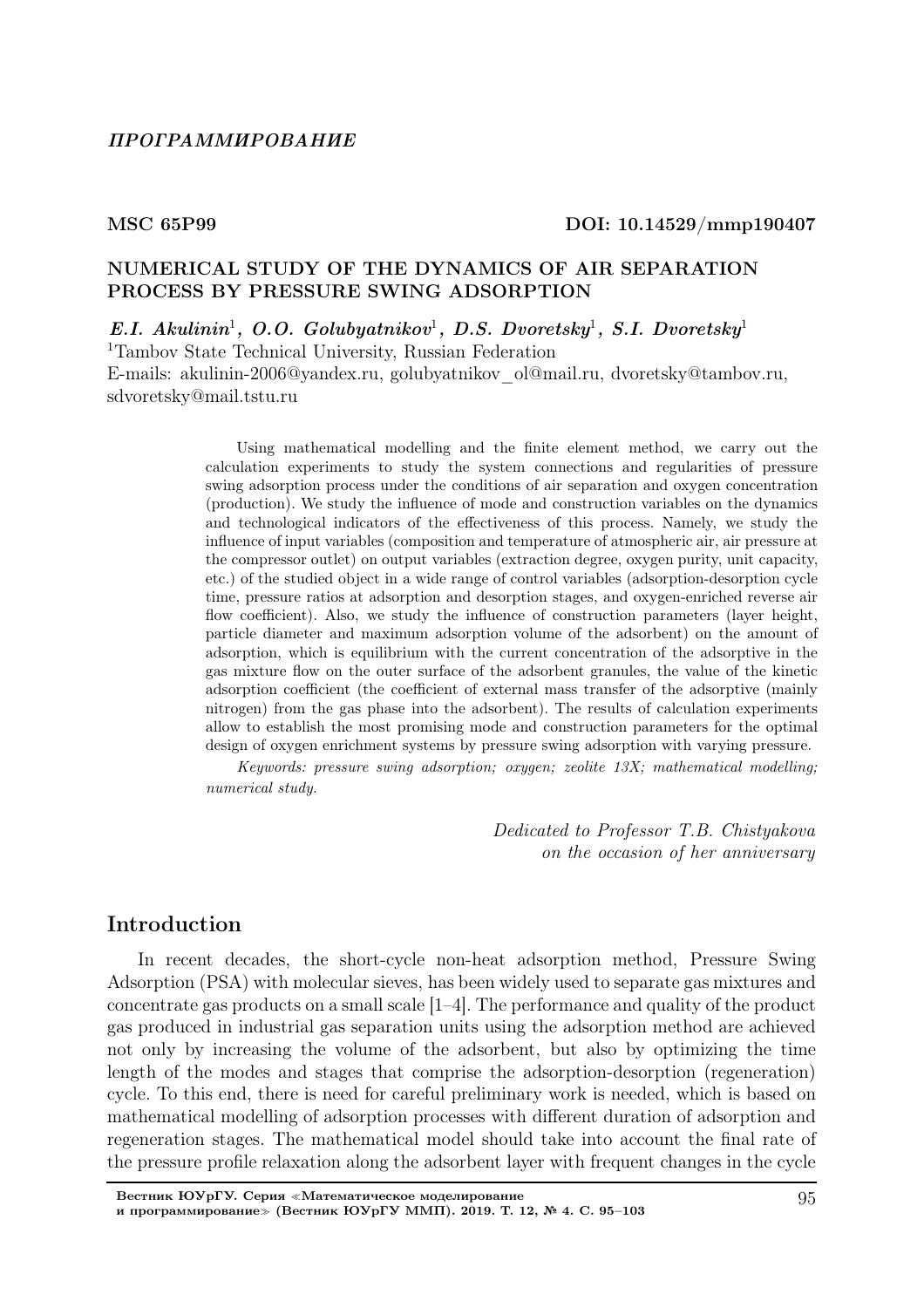stages, as well as the effect of continuous changes in the gas mixture filtration conditions on the dynamics of the adsorption gas separation [5, 6].

Primarily, if the air is enriched with oxygen, then there is adsorption of nitrogen, which is a more sorbable component, and oxygen, which is a less sorbable component of air (on the surface and in the micropores of the granules) during PSA cycle including adsorption and desorption stages. The intensity of the adsorptive mass transfer from the gas mixture to the adsorbent and back (during desorption of the adsorptive) is determined by the equilibrium values of component concentrations in the phases and by kinetics (the adsorptive mass transfer rate from the gas phase to the surface of the granules and into the adsorbent micropore volume) and back (during desorption). During the adsorption by N<sup>2</sup> zeolite adsorbents mainly, the following mass and heat exchange processes take place in the adsorbers of the PSA unit: 1) diffusion of  $O_2$ ,  $N_2$  in the gas-air mixture flow; 2)  $O_2$ ,  $N_2$ mass transfer and heat exchange between the gas phase and the adsorbent; 3) adsorption of  $N_2$ ,  $O_2$  on the surface and in the micropores of zeolite adsorbent granules with the release of heat, and 4) desorption of  $N_2$ ,  $O_2$  from the micropores and the surface of the granules with the heat adsorption  $[1, 4, 7-9]$ . The purpose of this work is to use the mathematical modelling method to study the dynamics, system connections and regularities of the air separation and oxygen production process in order to increase the efficiency of PSA units when enriching air with oxygen.

### Table 1

| $a(a^*)$            | component concentration (equilibrium) in the adsorbent, $mol/m3$ |
|---------------------|------------------------------------------------------------------|
| $d_{qr}$ $(S_{sp})$ | diameter of granules, mm (specific surface, $m^2/m^3$ )          |
| $L(D_A)$            | adsorbent layer length (diameter), m                             |
| $G_{\mathcal{L}}$   | gas-air mixture consumption, $1/\text{min}$                      |
| $k_p$               | pressure ratio coefficient, $k_p = P_{ads}^{in}/P_{des}^{in}$    |
| P(T)                | gas mixture pressure, $10^5$ Pa (temperature, K)                 |
| Q                   | unit capacity, $1/\min$                                          |
| $t_{ads}, t_{des}$  | duration of adsorption and desorption stages, respectively, s    |
| $t_c$               | adsorption-desorption cycle time, s, $t_c = t_{ads} + t_{des}$   |
| $W_0$               | limiting adsorption volume, $\text{cm}^3/\text{g}$               |
| $\boldsymbol{y}$    | component concentration in the gas-air mixture, $vol.\%$         |
| $\beta(\theta)$     | external mass transfer coefficient, $m/s$ (return flow ratio)    |
| $\eta$              | recovery, $\%$                                                   |
| Indices             |                                                                  |
| 1, 2, 3             | oxygen, nitrogen, argon and impurities                           |
| a(g)                | adsorbent (gas phase)                                            |
| $ads$ (des)         | adsorption (desorption)                                          |
| $\mathbf{c}$        | adsorption-desorption cycle                                      |
| in $(out)$          | input (output)                                                   |
| $\min$ (max)        | minimum (maximum)                                                |
| set                 | set value                                                        |

Table of notation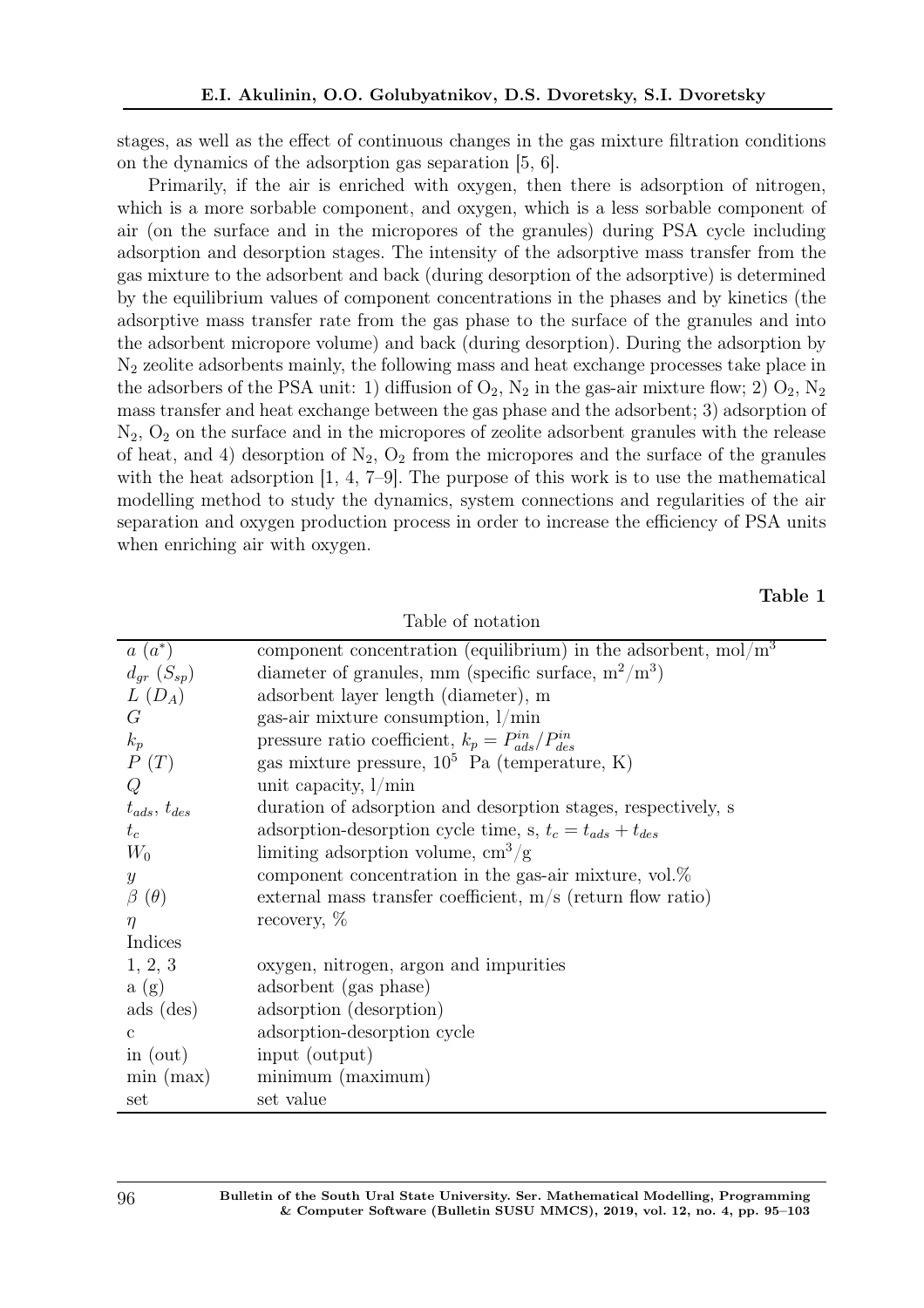# 1. Mathematical Description of the Dynamics of Oxygen Enrichment Cyclic Adsorption Processes

The technological process of oxygen production by the method of adsorption air separation with cyclically varying pressure is carried out in a 2-adsorber PSA unit with a granular zeolite adsorbent 13X [8] designed to produce oxygen with a concentration of 90...95 vol% of atmospheric air containing oxygen in the amount of  $20,8\pm0.5$  vol%, nitrogen – 78,2 vol% and impurities (argon, carbon dioxide, etc.) –  $1\pm 0.5$  vol% [7, 8].

Our work [7] demonstrates the mathematical description of the dynamics of the adsorption air separation and oxygen concentration processes, as well as the algorithm for solving mathematical model equations, which are a nonlinear partial differential equation of parabolic type describing: 1) the dynamics of the component-wise material balance in the gas-air flow taking into account the longitudinal mixing of the gas-air mixture components in the adsorbent layer; 2) the kinetics of adsorption and desorption processes; 3) the heat distribution in the gas and solid phases taking into account the convective component and heat conductivity; 4) the dynamics of the flow rate along the height of the adsorbent; 5) the pressure dynamics of the gas mixture along the length of the adsorbent (Ergun equation). Herewith, the equilibrium concentration of the sorbed component in the solid phase was calculated using the Dubinin–Radushkevich equation [9], and the mass transfer coefficient was calculated using the criterial equation for the case of gas flow around the layer of spherical particles [10]. To solve the system with the corresponding initial and boundary conditions, we use the finite element method in the Matlab software environment.

# 2. Numerical Study of Oxygen Enrichment Adsorption Process in Dynamics

Table 2 presents the ranges of variation and the nominal values of the mode and construction parameters of the PSA unit while studying the dynamics of oxygen enrichment process. Table 2

| Variables                                                                                          | Nominal | $\circ$ f  <br>Range | Variables                    | Nominal        | Range<br>of |
|----------------------------------------------------------------------------------------------------|---------|----------------------|------------------------------|----------------|-------------|
|                                                                                                    | values  | changes              |                              | values         | changes     |
|                                                                                                    |         | $1 - 250$            | L, m                         | 0,3            | $0,2-1$     |
| $t_c$ , s<br>$y_2^{in}$ , vol $\%$                                                                 | 78,2    |                      | $D_A$ , m                    | 0,0334         |             |
|                                                                                                    | 1,6     | $0 - 3$              | $W_0, \text{ cm}^3/\text{g}$ | 0,17           | $0,05-0.5$  |
|                                                                                                    | 3       | $2 - 6$              | $B, 10^{-6}$ $1/K^2$         | 6,55           |             |
| $\begin{array}{c} P_{ads}^{in},\,10^5\;\mathrm{Pa}\\ P_{des}^{in},\,10^5\;\mathrm{Pa} \end{array}$ |         |                      | $d_{qr}$ , mm                | $\overline{2}$ | $0,25 - 8$  |
| $G^{in}, 1/\mathrm{min}$                                                                           | 10      |                      | $y_{1,set}^{out}$ , vol $\%$ | 90             |             |
| $T_g^{in}$ , K                                                                                     | 293     | $233 - 313$          | $Q_{set}$ , $1/\text{min}$   | 0,5            |             |

|  |  |  | The initial data for calculation experiments |
|--|--|--|----------------------------------------------|
|  |  |  |                                              |

Fig. 1 shows dependencies of the influence of changes in input variables (concentration of impurities and atmospheric air temperature ) on output variables (recovery  $\eta$  and oxygen concentration  $y_{1,set}^{out} \ge 90$  vol. %) of the PSA unit in a wide range of mode variables (cycle time  $t_c$ , pressure ratio at adsorption and desorption stages  $k_p$  and the coefficient  $\theta$  of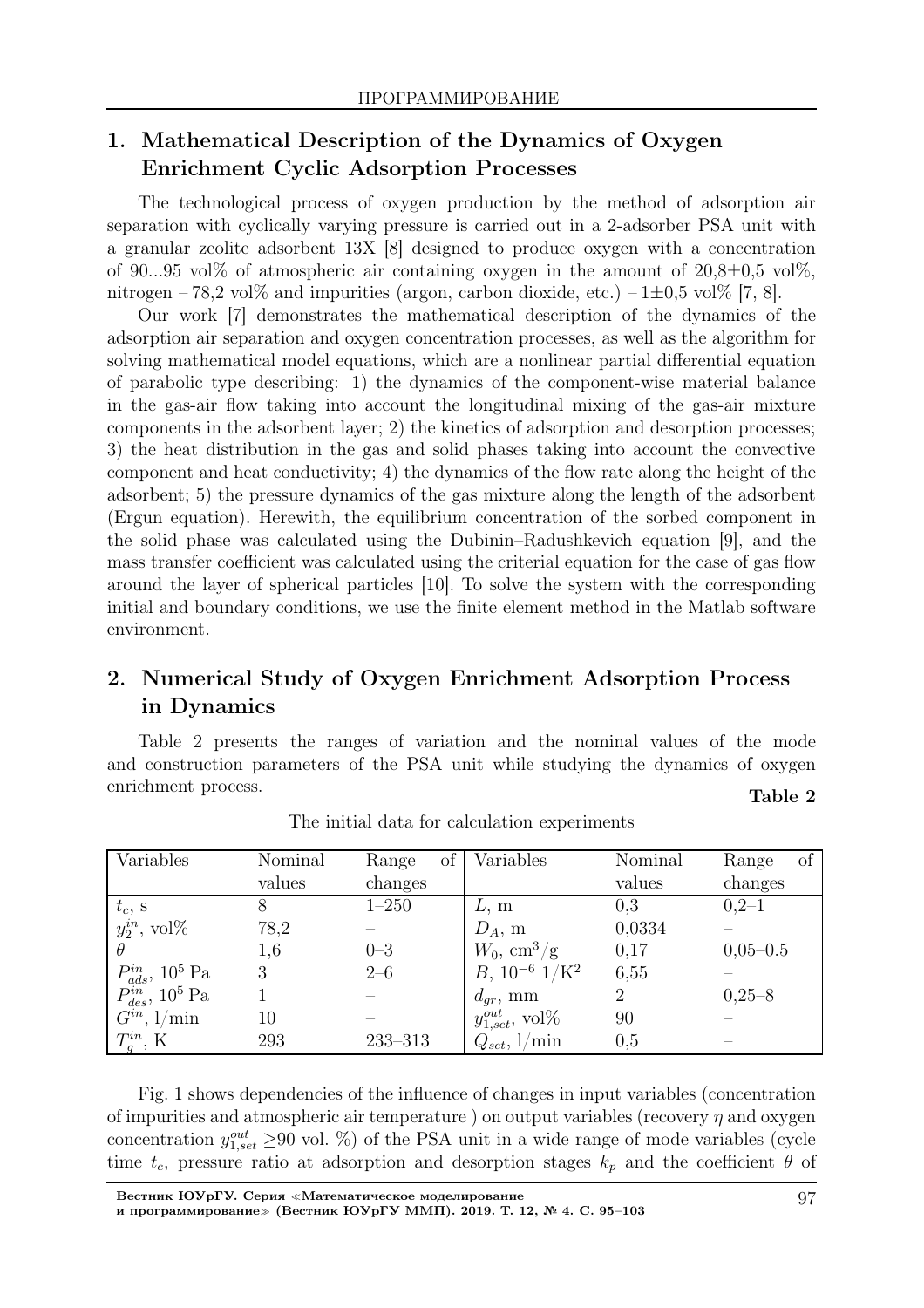

Fig. 1. Dependences of oxygen recovery  $\eta$  on: 1 – concentration of impurities in the initial gas-air mixture  $y_3^{in}$ ; 2 – atmospheric air temperature  $T_g^{in}$ ; 3 – limiting adsorption volume of the adsorbent  $W_0$ ; 4 – diameter of adsorbent granules  $d_{\alpha r}$ 

oxygen-enriched reverse air flow) and the adsorbent characteristics (limiting adsorption volume  $W_0$  and diameter of the adsorbent particles  $d_{gr}$ ). The values  $y_3^{out}$ ,  $T_g^{in}$ ,  $W_0$ ,  $d_{gr}$  are normalized on a scale from 0 to 1.

The analysis of dependencies presented in Fig. 1 shows that increase in the concentration of weakly sorbed impurities in atmospheric air from  $0.5$  to 2 vol $\%$  and, consequently, decrease in oxygen concentration from  $21.3$  to  $19.8$  vol $\%$  lead to decrease in the extraction degree on average by  $\sim$ 2 times (from 27,3 to 13,9%, Fig. 1, curve 1) due to reducing the equilibrium concentration of the adsorptive  $a_2^*$  in the adsorbent. It should be noted that the temperature of the gas-air mixture  $T_g^{in}$ , the limiting adsorption volume  $W_0$  and the adsorbent particle diameter  $d_{qr}$  significantly affect the efficiency of the mass transfer process. Therefore, the decrease in the mixture temperature from 313 to 233 K leads to increase in the extraction rate from 16,6 to 99,9% (Fig. 1, curve 2) due to increase in the equilibrium concentration  $a_2^*$ . The increase in  $W_0$  by an order of magnitude (from 0,05 to 0,5 cm<sup>3</sup>/g, Fig. 1, curve 3) leads to increase in the extraction rate also by an order of magnitude (from 5,2 to 59,7%), which is explained by increase in the equilibrium concentration of the adsorptive  $a_2^*$  in the adsorbent, while decrease in  $d_{gr}$  from 8 to 0,25 mm leads to increase in the extraction degree by ∼8 times (from 5,2 to 39,2%, Fig. 1, curve 4) due to increase in the external surface of particles  $S_{sp}$  and the intensity of the mass transfer process from gas to solid phase and vice versa.

Fig. 2 presents the study of the influence of atmospheric air characteristics  $(y^{in}, T_g^{in})$ and the adsorbent  $(W_0, d_{qr})$  on the values of mode variables  $-k_p, \theta, t_c$ , while ensuring that specified requirements for oxygen purity are  $\geq 90$  vol% and the performance of the PSA unit  $(Q_{set} \geq 0.5 \frac{\mathrm{1}}{\mathrm{min}})$ .

The analysis of the graphs in Fig. 2 (left) shows that with increase in the initial gas-air mixture (at the same time the oxygen content  $y_1^{in}$  decreases), it is necessary to increase the equilibrium concentration  $a^*$  by increase in  $k_p$  and improving the conditions for adsorbent regeneration at the desorption stage (increasing the reverse flow rate coefficient  $\theta$ ), and also reducing the adsorption-desorption cycle time  $t_c$  due to more intensive processing of the adsorbent layer. The analysis of dependencies in Fig. 2 (right) demonstrates that increasing the temperature  $T_g^{in}$  to ensure specified values of oxygen concentration  $y_{1,set}^{out} \geq 90$  vol% and the unit capacity  $Q_{set} \geq 0.5$  l/min, it is necessary to increase the values of the pressure ratio coefficient  $k_p$  and the reverse flow coefficient  $\theta$  with the simultaneous decrease in the adsorption-desorption cycle time  $t_c$ .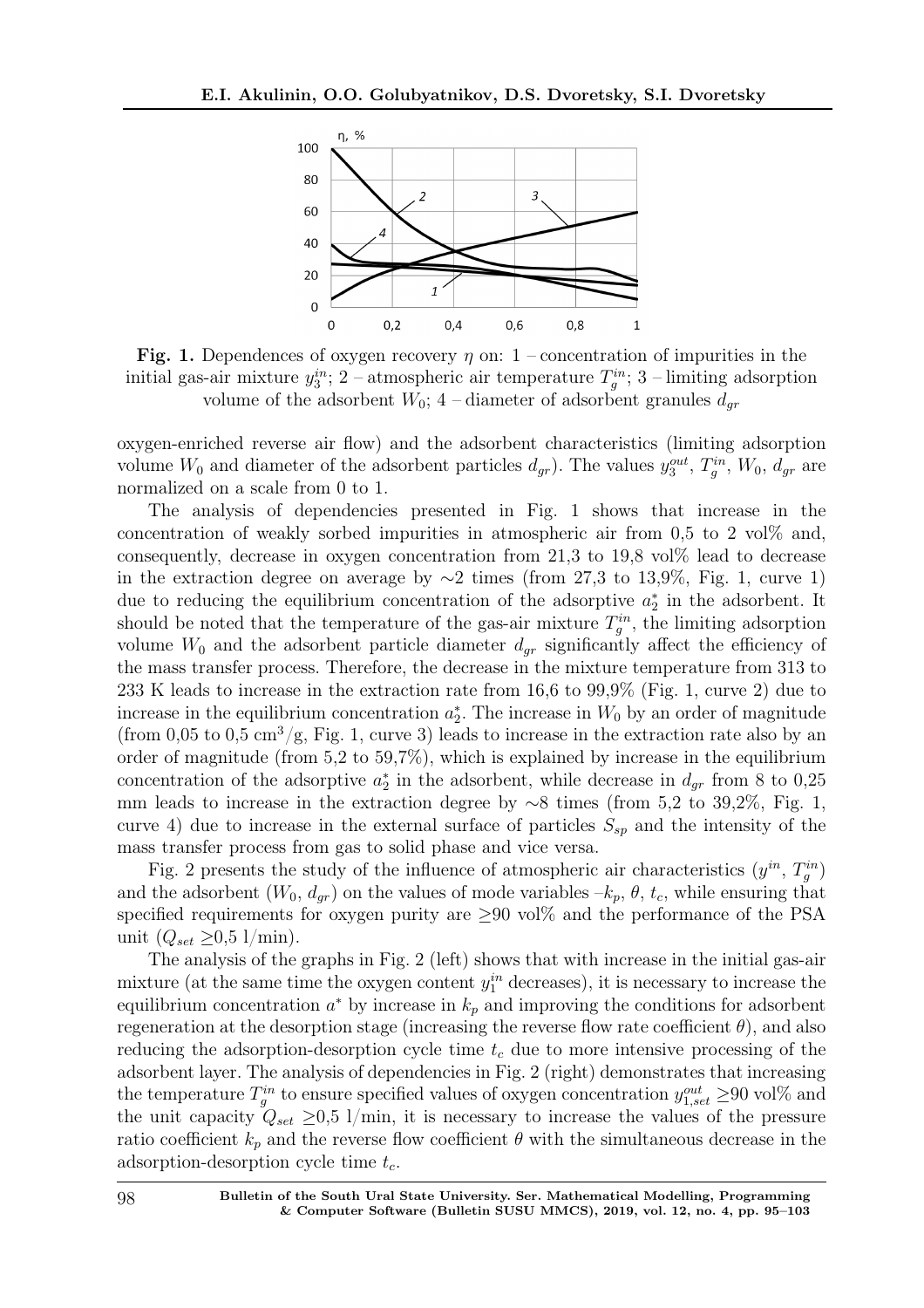

Fig. 2. Dependences of the pressure ratio  $k_p$  (1), reverse flow  $\theta$  (2), and cycle time  $t_c$  (3) coefficients on: concentration of impurities in the initial gas-air mixture  $y_3^{in}$  (left), atmospheric air temperature  $T_g^{in}$  (right)



Fig. 3. Dependences of the pressure ratio  $k_p$  (1), reverse flow  $\theta$  (2) and cycle time  $t_c$  (3) coefficients on: limiting adsorption volume of the adsorbent  $W_0$  (left), diameter of the adsorbent granules  $d_{qr}$  (right)

The analysis of the graphs in Fig. 3 (left) shows that when  $W_0$  increases from 0,1 to 0,5 cm<sup>3</sup>/g to ensure the specified requirements  $(y_{1,set}^{out} \geq 90 \text{ vol}\%, Q_{set} \geq 0.5 \frac{1}{\min})$ , the value of the pressure ratio coefficient  $k_p$  by ∼2.5%, and the value of  $\theta$  which characterizes the fraction of the flow directed to nitrogen desorption from the adsorbent should be reduced by 2,2%. The latter leads to decrease in the energy consumption of the PSA unit due to the use of a less efficient compressor. At the same time, the adsorption-desorption cycle time can be increased by an average of 3 times, which contributes to decrease in the switching frequency of the PSA unit valves and increase in their service life. Since the oxygen enrichment process takes place in the external diffusion area, the diameter of the adsorbent particles  $d_{qr}$  increases (Fig. 3 (right)), their specific surface area  $S_{sp}$  decreases and, consequently, there is decrease in adsorbent mass transfer rate from the gas phase to the adsorbent and back. Therefore, if the particle diameter of the 13X adsorbent increases from 2 mm to 4 mm for ensuring the specified values of oxygen concentration and the unit capacity, then it is necessary to increase  $k_p$  and  $\theta$  by ~18%, and 7%, respectively, and the adsorption-desorption cycle time  $t_c$  should be reduced by  $~\sim$ 40%. It is most preferable to use the adsorbent with the particle diameter less than 0,5 mm (Fig. 3 (right)), however, this is associated with increase in the adsorbent layer resistance, energy consumption, and deterioration of equilibrium conditions.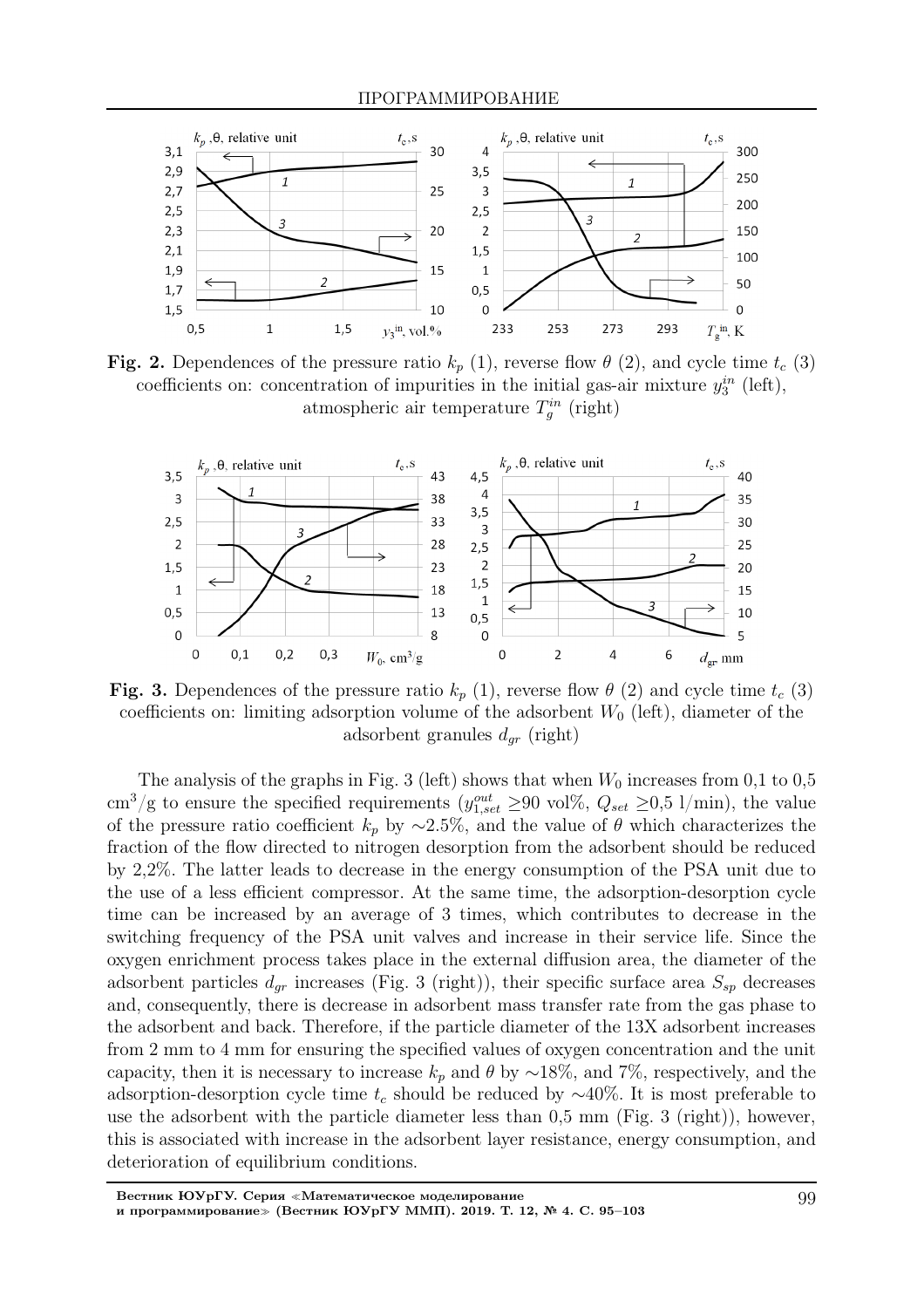The analysis of the graphs given in Figs. 2, 3 shows that the temperature of the initial gas-air mixture  $T_g^{in}$  and the diameter of the adsorbent particles  $d_{gr}$  have the most significant effect on the values of mode parameters, the ratio of adsorption and desorption pressures  $k_p$ , the return flow rate coefficient  $\theta$ , and the cycle time  $t_c$  ensuring the fulfillment of specified oxygen purity requirements and the PSA unit capacity. Therefore, the use of additional cooling devices and the adsorbent with a smaller diameter of the adsorbent granules while reducing the length  $L$  of the adsorbent layer will not only reduce the dimensions of PSA units, but also increase the degree of oxygen extraction.

Fig. 4 presents the analysis of the influence of changes in the construction parameters of the PSA unit with oxygen enrichment (the length of the adsorbent layer L and the particle diameter of the adsorbent  $d_{gr}$ ) on the adsorption amount  $a^*$  which is equilibrium with the current concentration of the adsorptive in the gas mixture flow on the outer surface of the adsorbent granules, the kinetic adsorption coefficient  $\beta$  (the adsorptive external mass transfer coefficient (nitrogen) from the gas phase to the adsorbent).



Fig. 4. Dependences of equilibrium nitrogen adsorption in the adsorbent (1) and the nitrogen mass transfer coefficient (2) on the diameter of the granules (left) and the length of the adsorbent bulk layer (right)

The analysis of the graphs given in Fig. 4 shows that with increase in  $d_{gr}$  (Fig. 4 (left)) and  $L$  (Fig. 4 (right)), the following pattern is observed: the equilibrium concentration value  $a_2^*$  (Fig. 4 (left), dependence 1) increases (decreases, Fig. 4 (right), dependence 1), and the value  $\beta$  (Fig. 4 (left), dependence 2) decreases (increases, Fig. 4 (right), dependence 2). In the first case, by decrease in the aerodynamic resistance in the adsorbent layer  $\Delta P$ according to the Ergun equation and, accordingly, by increase in the current value of the gas-air mixture pressure along the length L of the adsorbent layer. In the second case (with increase in the height of the adsorbent layer in Fig. 4 (right)), the effect can be explained by increase in the aerodynamic resistance of the adsorbent layer, decrease in the current value of the gas-air mixture pressure along the length  $L$  of the layer, and increase in the specific surface of the adsorbent. The analysis of the graphs given in Fig. 4 also shows that change in the length of the adsorbent layer leads to increase in equilibrium nitrogen adsorption and nitrogen mass transfer coefficient by 6 times, which is more significant compared with decrease in the particle diameter of the adsorbent  $d_{qr}$ . In general, the change of L or  $d_{gr}$  affects the value of the equilibrium concentration  $a_2^*$  to a greater extent and the value of the mass transfer coefficient  $\beta$  to a lesser extent (Fig. 4).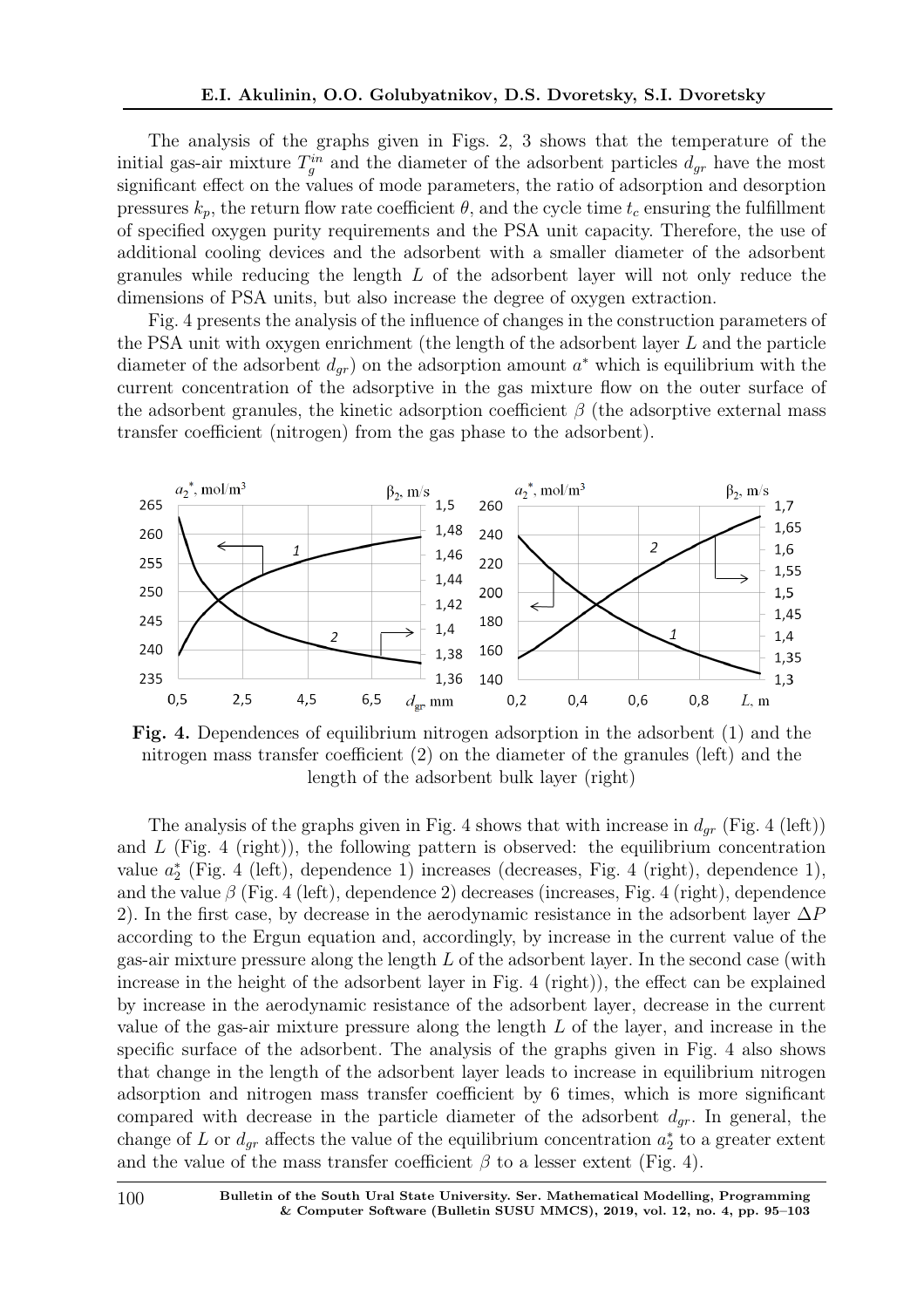# Conclusions

We create prerequisites to formulate and study the problem on optimization (in the sense of determining the maximum degree of oxygen extraction) of the oxygen enrichment process in the PSA unit, taking into account the fulfillment of oxygen purity requirements, the unit capacity, and resource saving of the granular adsorbent. New scientific results obtained during this work can be used in the development of mathematical and algorithmic support for designing new automated processes and adsorption process units with cyclically varying pressure for separating and purifying multicomponent gas mixtures.

Acknowledgements. The work was performed in the project part of the State assignment no. 10.3533.2017/PCh.

# References

- 1. Shumyatskiy Yu.I. *Promyshlennye Adsorbtsionnye Processy* [Industrial Adsorption Processes]. Moscow, KolosS, 2009.
- 2. Shokroo E., Farsani D., Meymandi H., Yadoliahi N. Comparative Study of Zeolite 5A and Zeolite 13X in Air Separation by Pressure Swing Adsorption. *Korean Journal of Chemical Engineering*, 2016, vol. 33, no. 4, pp. 1391–1401.
- 3. Wu C., Vermula R., Kothare M., Sircar S. Experimental Study of a Novel Rapid Pressure-Swing Adsorption Based Medical Oxygen Concentrator: Effect of the Adsorbent Selectivity of N2 over O2. *Industrial and Engineering Chemistry Research*, 2016, vol. 55, no. 16, pp. 4676–4681.
- 4. Li J.H. The Experimental Study of a New Pressure Equalization Step in the Pressure Swing Adsorption Cycle of a Portable Oxygen Concentrator. *Bio-Medical Materials and Engineering*, 2014, vol. 24, no. 5, pp. 1771–1779.
- 5. Chistyakova T.B., Razygrayev A.S., Polosin A.N., Araztaganova A.M. Joint Innovative IT Projects in the Field of Production of Polymeric Sheet Materials. *Proceedings of the 2016 IEEE V Forum "Strategic Partnership of Universities and Enterprises of Hi-Tech Branches (Science. Education. Innovations)"*, St. Petersburg, Saint Petersburg Electrotechnical University LETI, 2016, pp. 61–64.
- 6. Chistyakova T.B., Polosin A.N. Computer Modelling System of Industrial Extruders with Adjustable Configuration for Polymeric Film Quality Control. *Proceedings of 2017 IEEE II International Conference on Control in Technical Systems (CTS)*, St. Petersburg, Saint Petersburg Electrotechnical University LETI, 2017, pp. 47–50.
- 7. Akulinin E.I., Golubyatnikov O.O., Dvoretsky D.S., Dvoretsky S.I. Numerical Study of Cyclic Adsorption Processes of Air Oxygen Enrichment in Dynamics. *Journal of Physics: Conference Series*, 2019, vol. 1278, no. 1, p. 012005.
- 8. Ruthven D.M., Farooq S., Knaebel K.S. *Pressure Swing Adsorption*. N.Y., 1993.
- 9. Dubinin M.M. *Adsorbtsiya i poristost'* [Adsorption and Porosity]. Moscow, VAKhZ, 1972. (in Russian)
- 10. Lykov A.V. *Teplomassoobmen* [Heat and Mass Transfer]. Moscow, Energiya, 1978. (in Russian)

Received November 27, 2018

Вестник ЮУрГУ. Серия <sup>≪</sup>Математическое моделирование и программирование<sup>≫</sup> (Вестник ЮУрГУ ММП). 2019. Т. 12, № 4. С. 95–103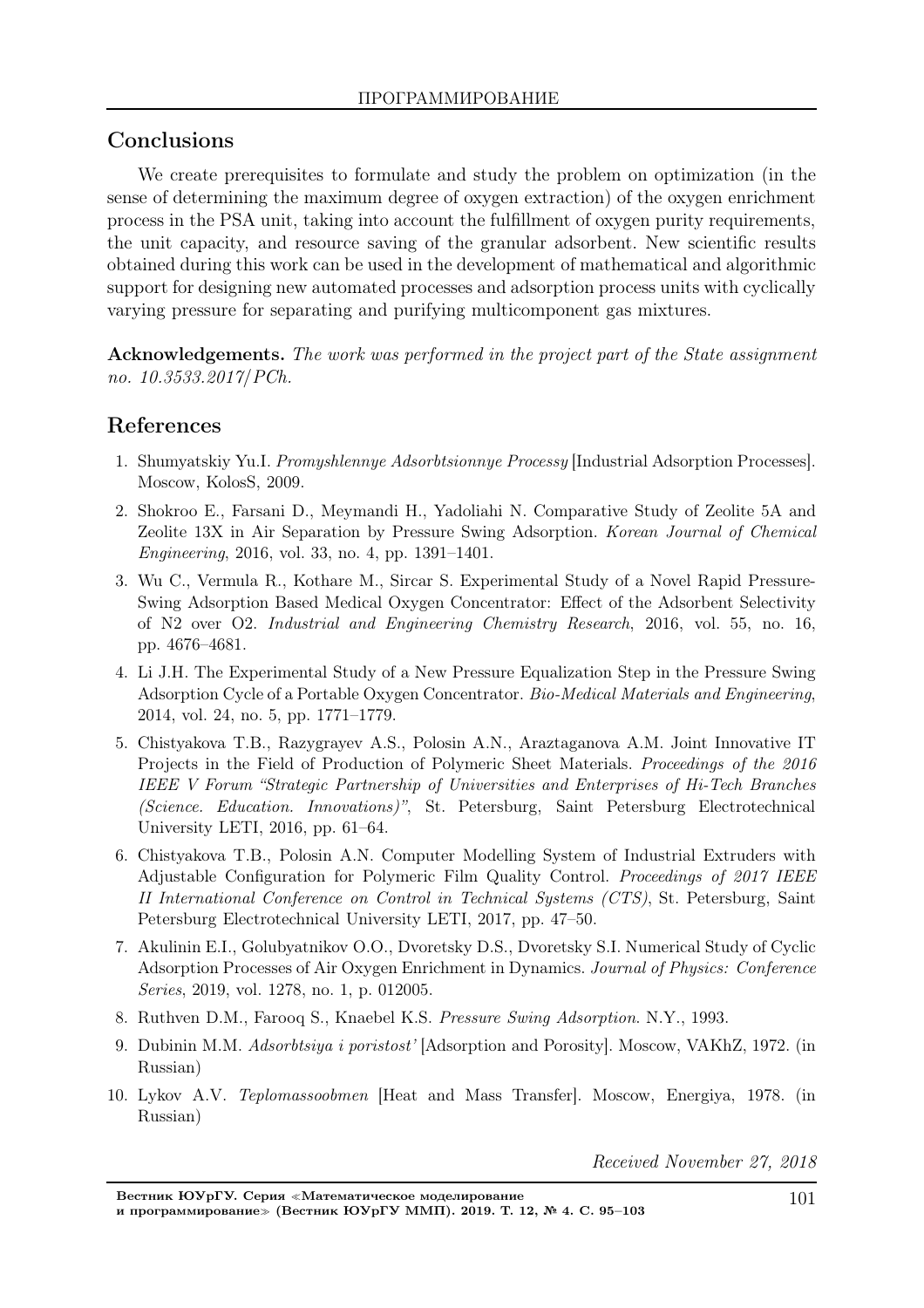УДК 661.935+519.633.2 DOI: 10.14529/mmp190407

### ЧИСЛЕННОЕ ИССЛЕДОВАНИЕ ДИНАМИКИ ПРОЦЕССА РАЗДЕЛЕНИЯ ВОЗДУХА МЕТОДОМ КОРОТКОЦИКЛОВОЙ БЕЗНАГРЕВНОЙ АДСОРБЦИИ

Е.И. Акулинин<sup>1</sup>, О.О. Голубятников<sup>1</sup>, Д.С. Дворецкий<sup>1</sup>, С.И. Дворецкий<sup>1</sup> <sup>1</sup>Тамбовский государственный технический университет, г. Тамбов, Российская Федерация

> С использованием математического моделирования и метода конечных элементов проведены вычислительные эксперименты по исследованию системных связей и закономерностей процесса короткоцикловой безнагревной адсорбции при разделении воздуха и концентрирования (получения) кислорода. Проведено изучение влияния режимных и конструктивных переменных на динамику и технологические показатели эффективности данного процесса, а именно: 1) входных переменных (состава и температуры атмосферного воздуха, давления воздуха на выходе компрессора) на выходные переменные (степень извлечения, чистоту кислорода, производительность установки и т.п.) объекта исследования в широком диапазоне варьирования управляющих переменных (длительности цикла адсорбция-десорбция, отношения давлений на стадиях адсорбции и десорбции и коэффициента обратного потока воздуха, обогащенного кислородом); 2) конструктивных параметров (высоты слоя, диаметра частиц и предельного адсорбционного объема адсорбента) на величину адсорбции, равновесной текущей концентрации адсорбтива в потоке газовой смеси на внешней поверхности гранул адсорбента, значение кинетического коэффициента адсорбции (коэффициента внешней массоотдачи адсорбтива (преимущественно азота) из газовой фазы в адсорбент). В ходе анализа результатов вычислительных экспериментов установлены наиболее перспективные режимные и конструктивные параметры для оптимального проектирования установок обогащения воздуха кислородом методом короткоцикловой адсорбции с изменяющимся давлением.

> Ключевые слова: короткоцикловая безнагревная адсорбция; кислород; цеолит 13X; математическое моделирование; вычислительный эксперимент.

## Литература

- 1. Шумяцкий, Ю.И. Промышленные адсорбционные процессы / Ю.И. Шумяцкий. М.: КолосС, 2009.
- 2. Shokroo, E. Comparative Study of Zeolite 5A and Zeolite 13X in Air Separation by Pressure Swing Adsorption / E. Shokroo, D. Farsani, H. Meymandi, N. Yadoliahi // Korean Journal of Chemical Engineering. – 2016. – V. 33, № 4. – P. 1391–1401.
- 3. Wu, C. Experimental Study of a Novel Rapid Pressure-Swing Adsorption Based Medical Oxygen Concentrator: Effect of the Adsorbent Selectivity of N2 over O2 / C. Wu, R. Vermula, M. Kothare, S. Sircar // Industrial and Engineering Chemistry Research. – 2016. – V. 55, № 16. – P. 4676–4681.
- 4. Li, J.H. The Experimental Study of a New Pressure Equalization Step in the Pressure Swing Adsorption Cycle of a Portable Oxygen Concentrator / J.H. Li // Bio-Medical Materials and Engineering. – 2014. – V. 24,  $\mathbb{N}^2$  5. – P. 1771–1779.
- 5. Chistyakova, T.B. Joint Innovative IT Projects in the Field of Production of Polymeric Sheet Materials / T.B. Chistyakova, A.S. Razygrayev, A.N. Polosin, A.M. Araztaganova // Proceedings of the 2016 IEEE V Forum <sup>≪</sup>Strategic Partnership of Universities and Enterprises of Hi-Tech Branches (Science. Education. Innovations)≫. – St. Petersburg: Saint Petersburg Electrotechnical University LETI, 2016. – P. 61–64.